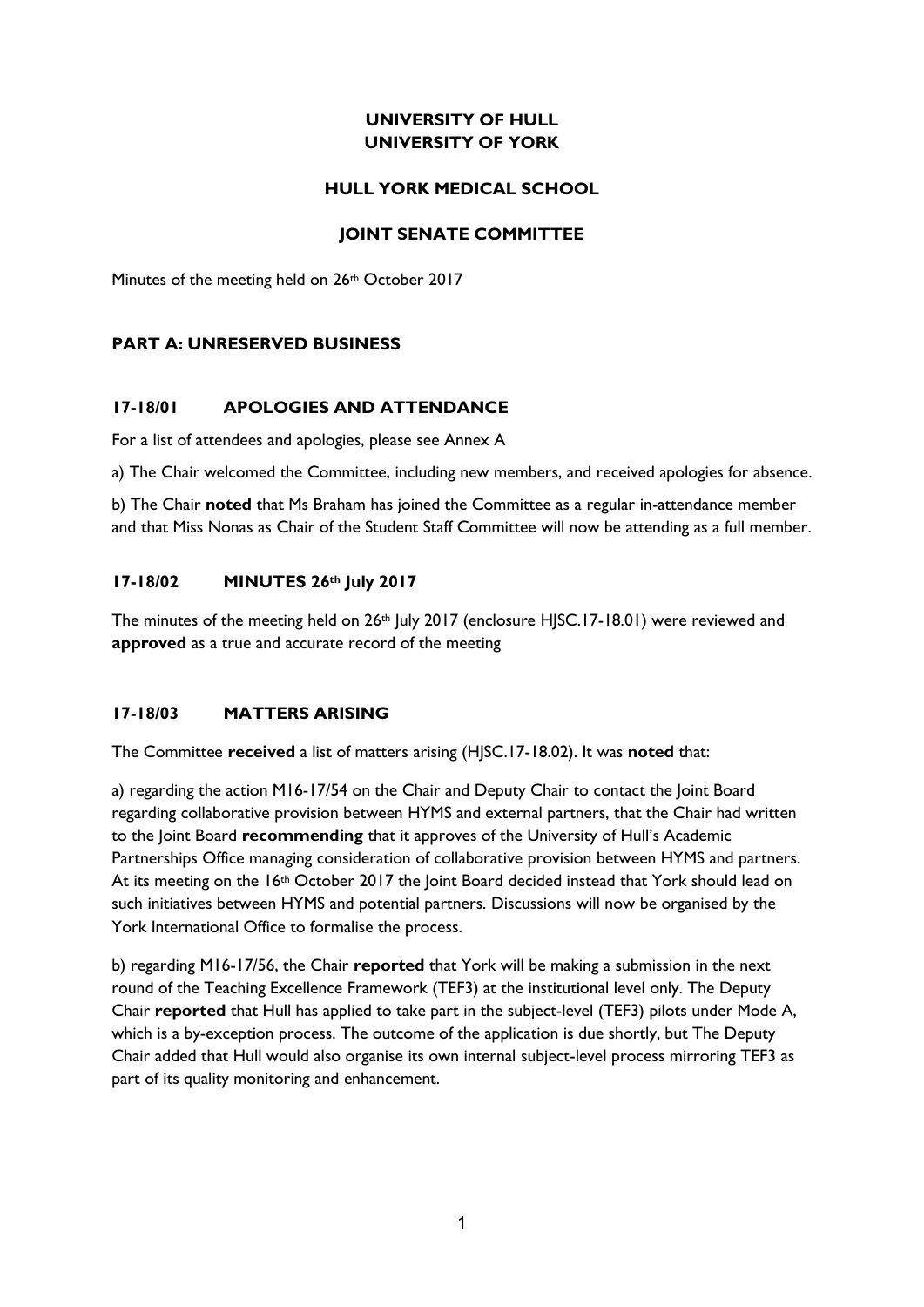*Secretary's Note: Following HEFCE's release of the list of TEF3 subject-pilot participants1, the Deputy Chair will discuss HYMS' inclusion with the Dean and provide the Committee with appropriate updates.*

# **Action: Deputy Chair**

c) regarding M16-17/61 and the approval by HJSC of the introduction of Four-year PhD routes, that the Faculty of Sciences Learning and Teaching Group **received** the HJSC minute on the 10th October.

d) regarding M16-17/63 and the process for the approval of visiting roles and titles, the Dean **reported** that it was now the School's intention that applications for visiting titles would be managed through the respective university at which the individual would be based rather than introducing a new School-specific process. Further, the Dean explained a preference for the Management Board to review this suggestion process before it was confirmed to determine whether there might be unforeseen implications of not having HYMS visiting titles. The Committee **agreed**  with this approach and asked that it receives a final update on the agreed process at its next meeting.

**Action: Dean**

# **17-18/04 TO RECEIVE FOR INFORMATION A LIST OF CHAIR'S ACTIONS SINCE THE PREVIOUS MEETING**

The Committee **received** a list of Chair's Actions approvals (HJSC.17-18.03) since the last meeting:

a) The Chair had **decided** that the *Policy on Medical Students as Research Subjects and Medical Students Undertaking Research* could be implemented as proposed to HJSC because the Board of Studies explained that it did not feel it necessary to amend the policy to be more inclusive of the wider student body in this context, that is, in the Board's view it is sufficient that the Policy applies specifically to MBBS students (M16-17/62 refers).

b) The Chair had **approved** the final versions of the *Regulations for MPhil and PhD by Thesis* and *Regulations for Master of Science (MSc) by Thesis* which had been approved at the last meeting subject to minor amendments (M16-17/60&61 refers).

c) The Chair **approved** a major modification to the *MSc in Health Professions Education* (including the *PG Certificate* and *PG Diploma in Health Professions Education*) for the 2017/18 academic year to make optional the hitherto core *Professional and Reflective Practice* and *Leadership in Health Professions Education* modules and to introduce for 2017/18, in Term 3, a new Teaching Clinical Reasoning option module. Furthermore, the Chair **approved** the introduction in 2018/19 of an additional optional module *Anatomy Pedagogy*. The Chair additionally **approved in principle** the School's request that if desirable in the future the two new modules can be delivered in Term 2 on any oneyear full-time route for the *MSc in Health Professions Education*.

In making his decision, the Chair **noted** the assurance from the Board of Studies that in making previously core modules optional, students that enrolled on the programme in 2017/18 will be able

**.** 

<sup>&</sup>lt;sup>1</sup> See:<http://www.hefce.ac.uk/lt/tef/participants/subject/#providers> (07/11/2017)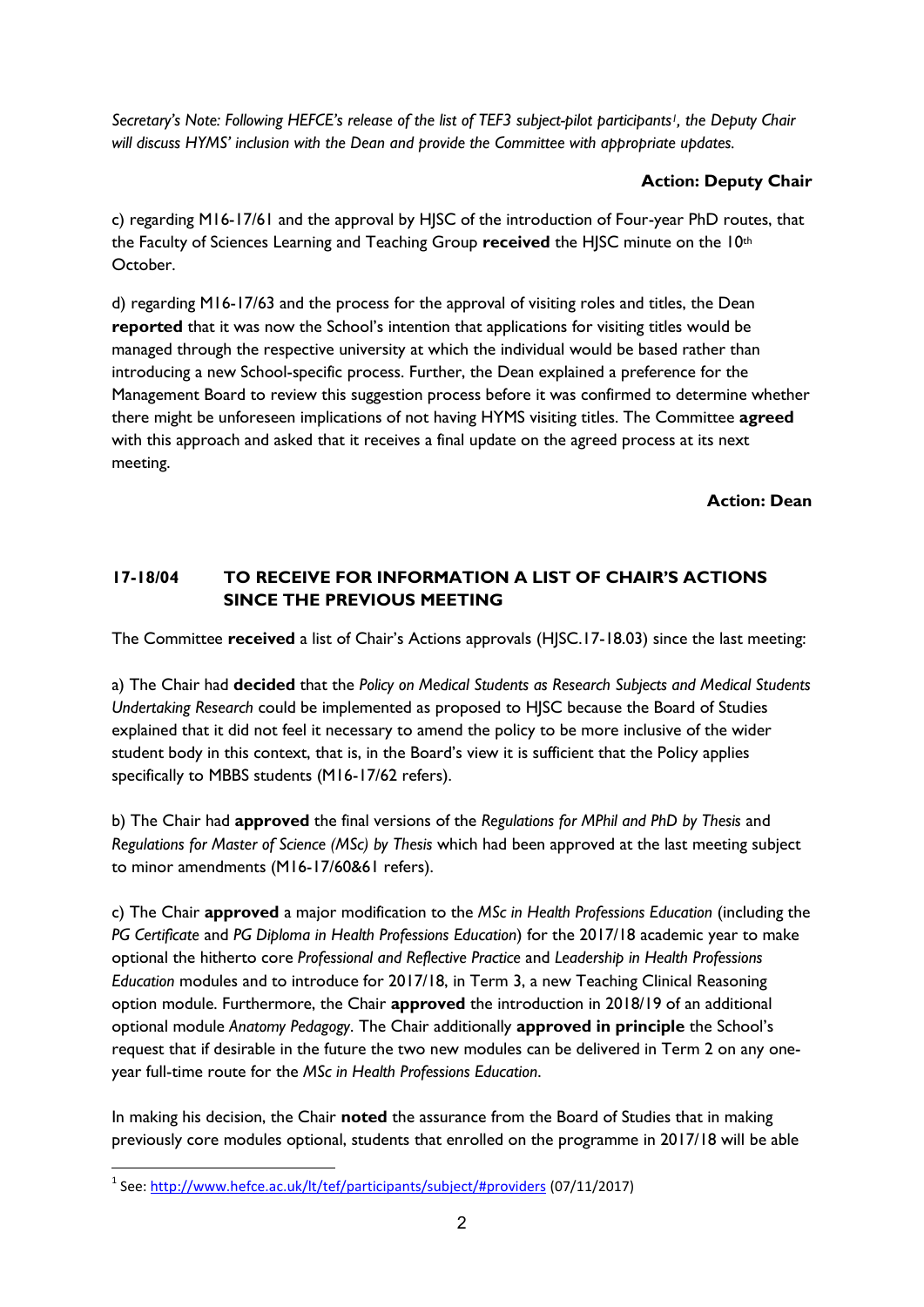to complete the programme structure as advertised at the time and that there will be no adverse impact on students' abilities to achieve the programme learning outcomes from the reduction in the volume of the core component.

## **17-18/05 TO APPROVE THE MEMBERSHIP, ANNUAL CYCLE OF BUSINESS AND TO REVIEW THE TERMS OF REFERENCE OF THE COMMITTEE**

a) The Committee **received** the Terms of Reference as presented in the *Memorandum of between the Universities of Hull and York* and **approved** the membership and annual cycle of business (HJSC.17-18.04). It was **noted** that there are two vacancies on the Committee from the University of Hull – one Senate representative and one from the teaching committee. The Deputy Chair **reported** that the previous *University Learning, Teaching and Assessment Committee* has been disbanded with a new *Learning and Teaching Committee* (ULTC) and a *Quality and Standards Committee*, and suggested that in future the two representatives would be best drawn from the *Learning and Teaching Committee*. The Deputy Chair to follow up with colleagues at Hull to fill the two vacancies.

## **Action: Deputy Chair, HJSC**

b) In reviewing the annual cycle of business it was suggested that consideration of the postgraduate experience surveys (PTES and PRES) be moved to the January meeting, based on the fact that this year's results had not been made available in time for the Postgraduate Programmes Board to review them ahead of HJSC. It was **decided** that this item should be retained on the autumn agenda so that student feedback was acted upon in the timeliest manner. The Chair BoS agreed to review the timing of the Postgraduate Programmes Board with its Chair to ensure the internal review of survey results ahead of the autumn HJSC meeting.

### **Action: Chair, BoS**

*Secretary's Note: In the reserved HJSC meeting that followed the unreserved meeting it was decided that an annual Chair of Board of Studies report should be submitted for discussion in the autumn term (M17-18/15 refers). This would provide the Board with the opportunity to highlight to HJSC major issues, trends or areas of activity undertaken during the academic year as they relate to the learning, teaching and student experience interest of the HJSC. The Secretary to add this item to the annual cycle of business.*

### **Action: Secretary, HJSC**

### **17-18/06 TO CONSIDER MATTERS RAISED BY STUDENT REPRESENTATIVES**

The VP Wellbeing and Communities, York GSA **reported** that she and the President had been in touch with the Chair of the Postgraduate Programmes Board to find out more about the postgraduate constituency of the School and to open discussions of how the GSA can reach out to and support postgraduate students.

There were no other contributions from the other student representatives.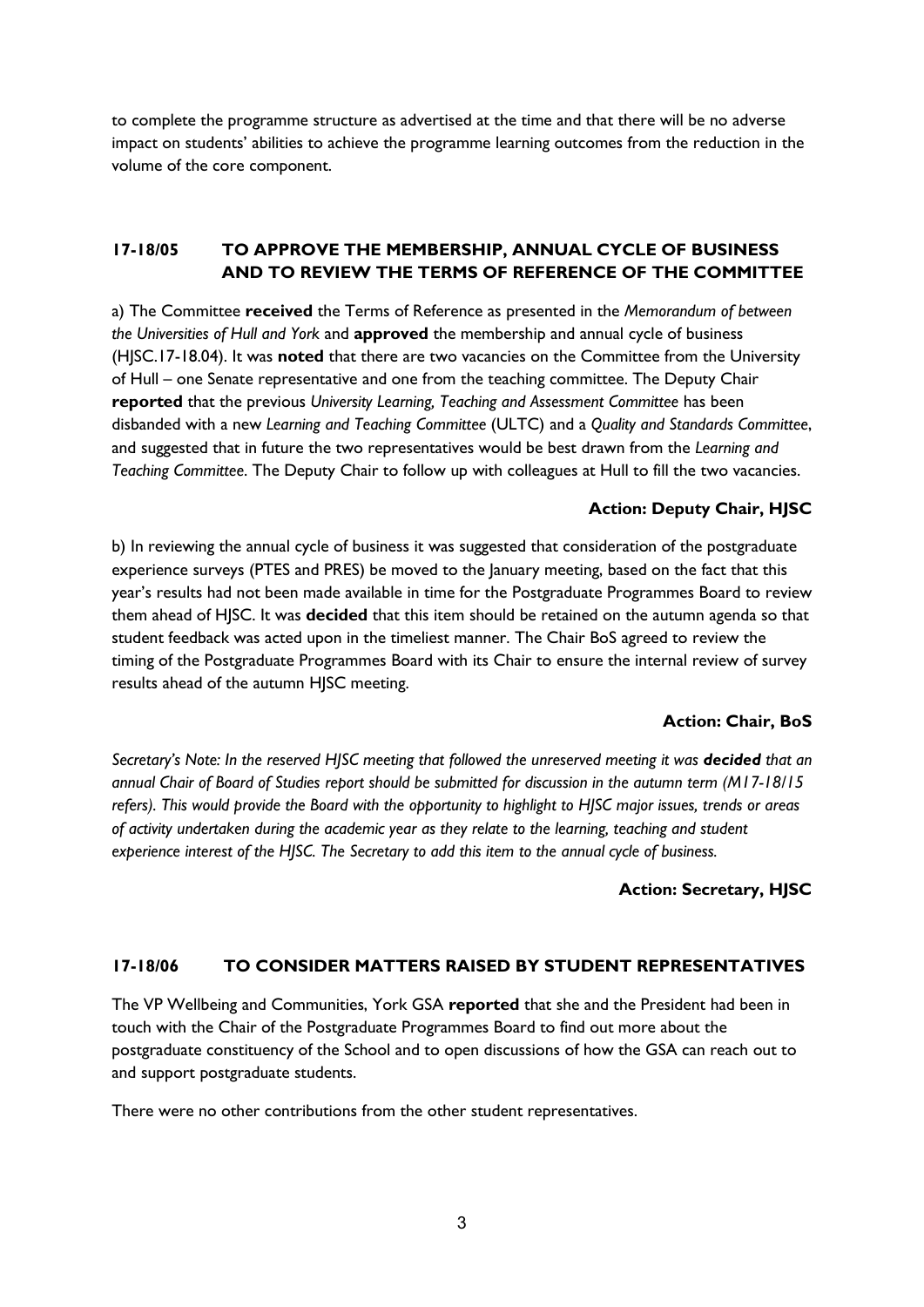## **17-18/07 TO RECEIVE A WRITTEN REPORT FROM THE DEAN**

- a) The Dean introduced her report (HJSC.17-18.05) and drew the Committee's attention to:
	- i. The most recent teaching and professional services staff appointments and action being taken to fill vacancies;
	- ii. The conclusion of the recent branding review and the example marketing materials provided as an appendix to the report;
	- iii. The conclusion of the move to the Allam Medical Building at Hull and its official opening scheduled for 16<sup>th</sup> November 2017;
	- iv. The positive outcome of the change to campus allocation policy for MBBS applicants, with a balanced distribution between York and Hull;
	- v. The ongoing preparations to submit, by the 23 November 2017 deadline, an application for additional MBBS places as part of the national expansion of medical training;
	- vi. The summary of the National Student Survey results and internal analysis of them, which was returned to later in the meeting (see M17-18/10).

b) During the discussion it was **noted** that:

- i. The HYMS Marketing Team were preparing to launch the new marketing materials and branding at the start of 2018 and in consultation with both Universities' Marketing Teams.
- ii. Following the success of the change to the campus allocation policy for the 2017 intake and with the agreement of the University Planning Offices, that the process would be repeated of stating the campus allocation to applicants at the offer stage. However, there would be no change in the circumstances under which applicants could request a specific campus. Further, the Dean explained that HEFCE's decision not to remove the international student numbers cap for 2018 entry would assist the School in managing its home expansion of 15 places.
- iii. The intentions to apply for additional MBBS places as part of the Government's medical training expansion was the result of careful consideration of the School's and Universities' capacity to accommodate such expansion and the possibility that HEFCE would not provide all extra requested places. At its recent meeting the Joint Board had offered warm support to the plans and recognised the fit of the Government criteria to HYMS' ethos and aims. It was further **noted** that as expansion would rely on close, positive relations with NHS trust partners and careful management in the context of some challenging pressures on local trusts, the School has been actively working with partners and looking for additional ones to meet the increased need for places as well as student expectations for placement quality.
- iv. The Care Quality Commission had raised concerns about the quality of one partner trust in the region and placement quality would need to be a key consideration of expansion plans. However, it was also **noted** that student satisfaction with these particular placement providers has actually been high despite the trusts' difficulties.
- v. Students had been informed and consulted to date, as far as practicable, in the developing expansion bid, but that more concerted effort to include and engage with students as active partners in the expansion would be considered in due course.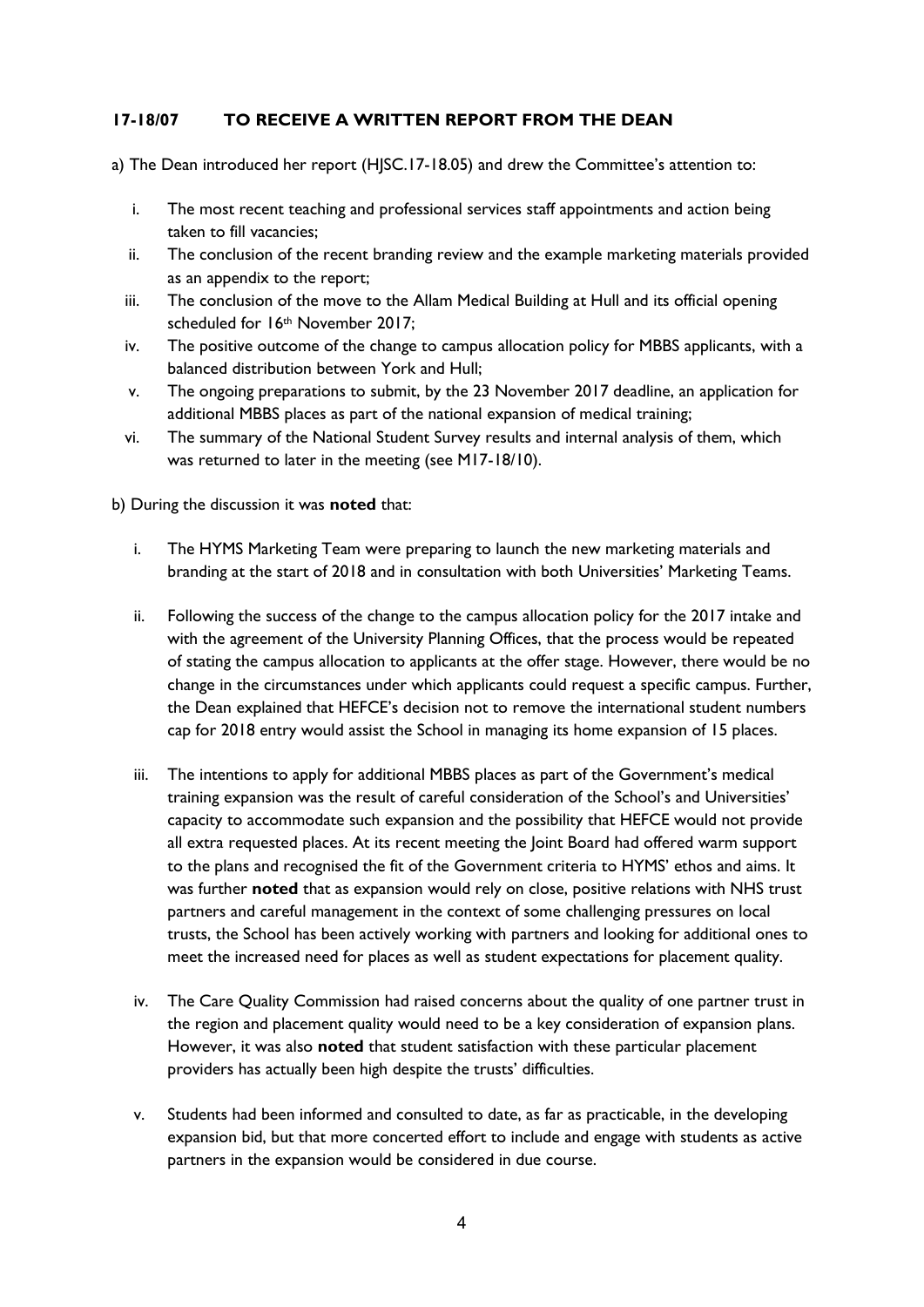## **17-18/08 TO RECEIVE THE ANNUAL TRACKER OF MINOR AMENDMENTS TO CODES AND POLICIES**

The Committee **received** the annual tracker of minor amendments to Codes and Policies that were made without requiring approval by the Committee or Chair (HJSC.17-18.06) (M13-14/36 refers).

## **17-18/09 TO APPROVE THE SUBSTANTIALLY REVISED** *CODE OF PRACTICE ON POSTGRADUATE RESEARCH DEGREES*

The Committee **considered** the substantially revised *Code of Practice on Postgraduate Research Degrees* (HJSC.17-18.07) that was proposed following the revision to the related regulations at the last meeting (M16-17/60&61 refer). The Chair of the Postgraduate Programmes Board introduced the Code and explained it was being proposed following substantial staff and student consultation. Also, the Code had been modelled principally on York's practices. It was **noted** that a key feature is a three-part structure for ease of reference by the student, the principal supervisor and others central to the supervision and assessment of a research student. Though this added to the overall length of the document and introduced some repetition it was felt appropriate to make the document as clear and accessible to use as possible.

The Chair of Postgraduate Programmes Board highlighted that priorities for the revision had been to:

- better describe co-supervision arrangements, in response to QAA requirements on team supervision;
- detail the frequency and format of supervisory meetings;
- detail changes to the Thesis Advisory Panel (TAP) process;
- detail formal reviews of progress;
- present criteria for progression and for the award of research degrees;
- include the provision of mentors for research students;
- include a two year interval for re-inviting examiners of higher degrees;
- include holiday entitlement (based on University of York principles).

During discussion of the proposal it was:

- i. Suggested presenting the Code electronically with hyperlinks to the various sections would mean it would not appear too lengthy and it should be as user-friendly as intended.
- ii. Suggested that an additional TAP meeting be introduced for MSc by Thesis students to further support their progress; the Committee **decided** not to require this there is provision in the Code for the student or a TAP member to request any additional meeting required.
- iii. Suggested that the intent to submit notification was too late to fully enable timely preparation for the final submission of the thesis; the Committee **decided** not to alter this timing due to recognition that supervisors would in practice plan in good time for the arrangement of examiners and to support students to submit on time, and that the suggested three-month notice would sit well in relation to the final TAP meeting.
- iv. Suggested that in reviewing the Code it was evident that a relatively small number of staff are called upon to undertake several supervisory and TAP membership roles which could be quite onerous, though this was manageable with the required use of clinicians and University staff to meet the requirements of students' specialisms.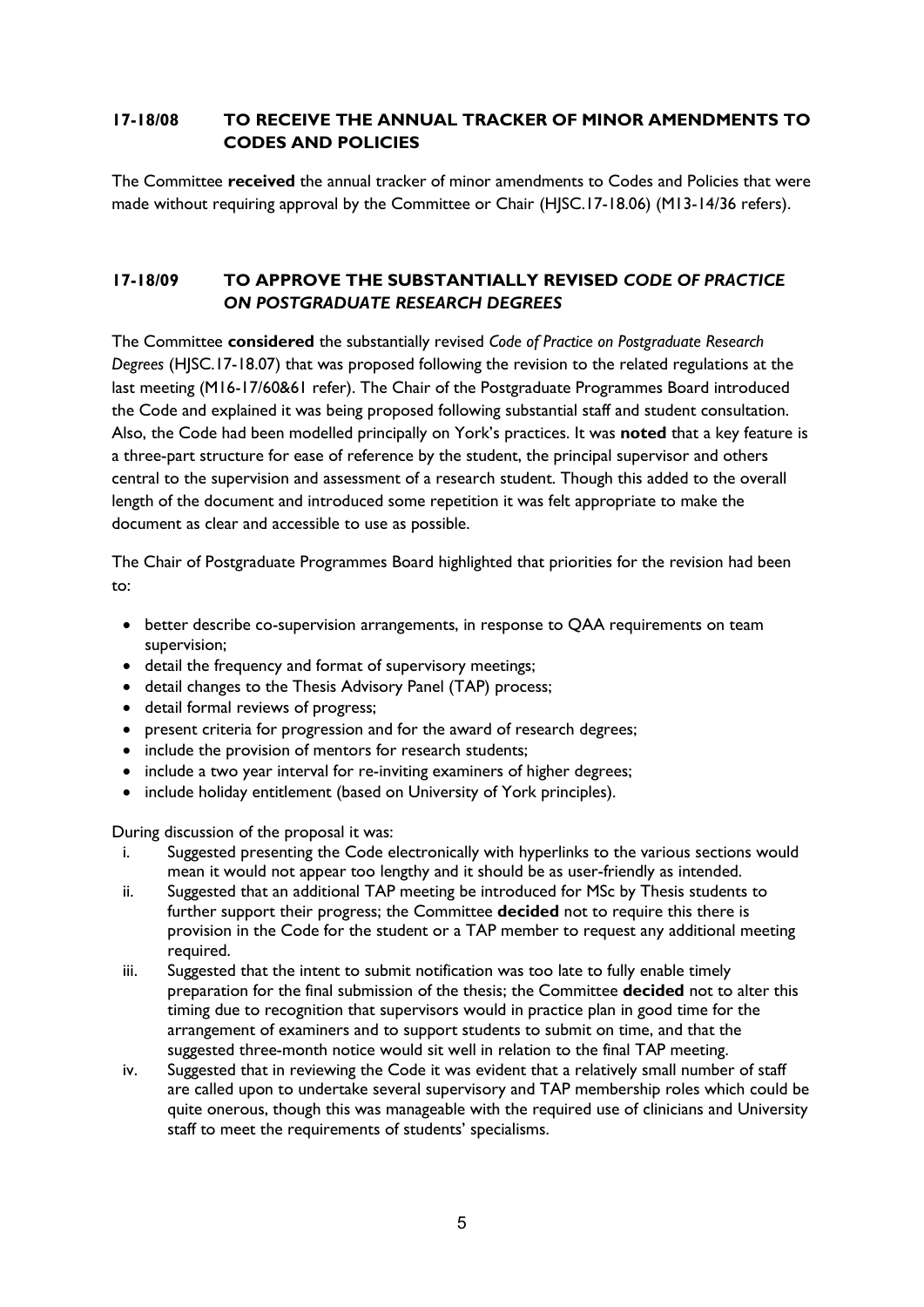v. **Noted** that the Code contained a number of typographical errors and minor queries for correction that the Secretary would forward to the Chair Postgraduate Programme Board in order to finalise the Code.

#### **Action: Secretary**

The Committee **approved** the Code of Practice subject to the preparation of a final draft to be signed off by the Chair HJSC.

#### **Action: Chair BoS**

# **17-18/10 TO DISCUSS THE NATIONAL STUDENT SURVEY RESULTS AND PROPOSED ACTIONS**

The Chair BoS introduced the National Student Survey results and the School's initial proposed actions (HJSC.17-18.08), highlighting the main areas of weakness in the Organisation and Management and Student Voice dimensions, as well as the more positive or static performances. Results in the new Learning Community dimension were **noted** as being an example of a stronger performance in a difficult dimension. The Chair BoS informed the Committee that the MBBS Programme Board would develop an action plan to submit to the December BoS and January HJSC.

The School felt it had a clear sense of what issues it needed to address, particularly relating to the later clinical years of the programme, and it had been actively working to address weaknesses identified in 2016 which had continued to be a cause of concern in 2017. The Committee **noted** the specific intent to improve student engagement and the Student Voice dimension which would involve better understanding of how students view the role of the students' unions and their course representatives in providing academic representation (question 26). The YUSU and HUU officers agreed to work with the School to understand students' perceptions of their course reps and to propose ways to promote the links with the Unions, adding that there was a sector-wide question of whether students viewed course reps as part of their students' union or of their department.

### **Action: Students' Union Officers**

The Committee **discussed** the extent to which appointments and resources had been directed to improving Organisation and Management in the clinical settings, and of the importance of having firm leadership to manage the administrative aspects of the delivery of work-based learning which were a persistent cause for dissatisfaction. The Committee was informed that the recently appointed Clinical Deans had begun to meet these needs because they were senior and respected clinicians with the gravitas to command authority in the placement setting to initiate positive changes, but also had a firm footing in the School's academic activities. The Chair Student Staff Committee confirmed that students were part of, and were reporting, a culture shift with regards to poor clinical teaching as they were identifying concerns earlier and seeing responses through the Clinical Deans' leadership. It was **noted** that the improvements in Assessment and Feedback were evidence of the success of having a senior, clinical and academic lead with responsibility for crucial aspects of the programme.

It was suggested that the planned MBBS expansion could risk the quality of the learning experience and the sense of HYMS as a close-knit and intimate medical school for which it is recognised by students and alumni. The Committee was assured that all efforts would be taken to monitor the impact of expansion and to retain the key features of HYMS through improvements in such as Organisation and Management.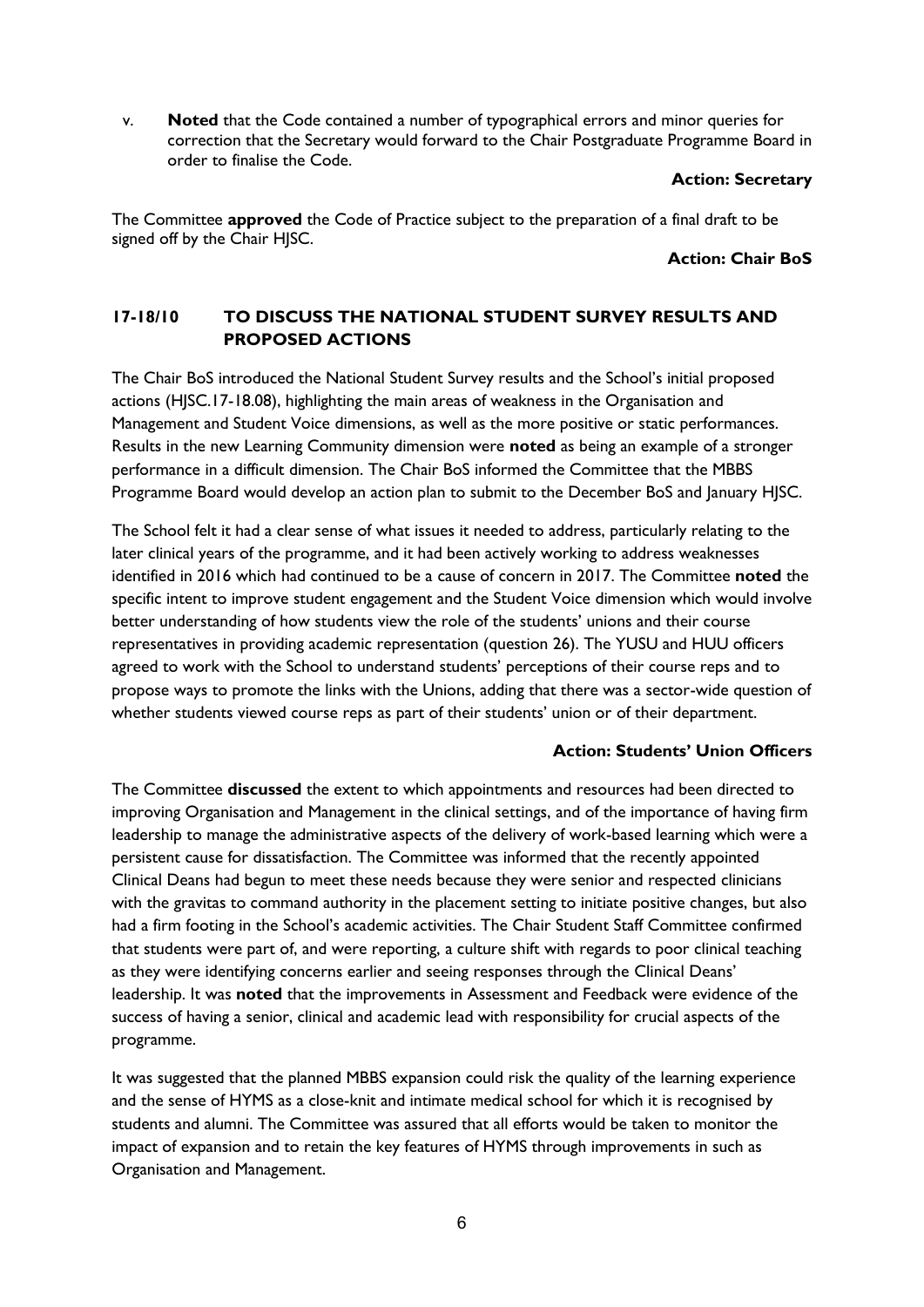The Chair and Deputy Chair informed the Committee of the Universities' respective approaches to working with their departments depending on the NSS results recorded, leading the Committee to **agree** with the Chair's suggestion that he contact the Dean and the Deputy Chair outside of the meeting to discuss the most appropriate way to support HYMS to implement an action plan, whereby one University would lead to avoid duplication of effort.

### **Action: Chair HJSC**

The Dean additionally offered to invite the Chair and Deputy Chair to the forthcoming Management Board meeting at which early plans to respond to the NSS results would be considered.

## **Action: Dean**

## **17-18/11 TO RECEIVE THE ANNUAL REPORT ON ACADEMIC MISCONDUCT IN HYMS**

The Committee **received** a verbal update on cases of academic misconduct in HYMS supplementing summary information of the two cases that had occurred in the 2016/17 academic year (HJSC.17- 18.09). The Committee **noted** that the School usually manages a small number of cases, but **agreed**  that it would be valuable to retain the annual report on the annual cycle of business to monitor the number and nature of any cases that occur.

## **17-18/12 DATES OF MEETINGS IN 2017-18**

Dates of remaining meetings for 2017-18

- Wednesday 24 January 2018, 10.00am-12.00pm, 1st floor meeting room HYMS York/room Meeting Room **3** Allam Medical Building Hull
- Wednesday 18 April 2018, 2.00-4.00pm, 1st floor meeting room HYMS York/room Meeting Room **4** Allam Medical Building Hull
- Wednesday 25 July 2018, 10.00am-12.00pm, 1st floor meeting room HYMS York/room Meeting Room **3** Allam Medical Building Hull

### **ANNEX A: Attendance**

### **Members**

Professor John Robinson (Chair, PVC York) Professor Alan Speight (Deputy Chair, PVC Hull) – left after item M17-18/10 Professor Una Macleod (Dean, HYMS) Dr Sam Cobb (Chair Board of Studies, HYMS) Dr Roger Sturmey (Chair of Postgraduate Programmes Board, HYMS) Dr Jacquie White (Hull Senate representative) Professor Martin Chalkley (York Senate representative) Professor Neil Lunt (York Senate representative) Dr Jan Hardman (York University Teaching Committee representative) Dr Katherine Selby (York Teaching Committee representative)